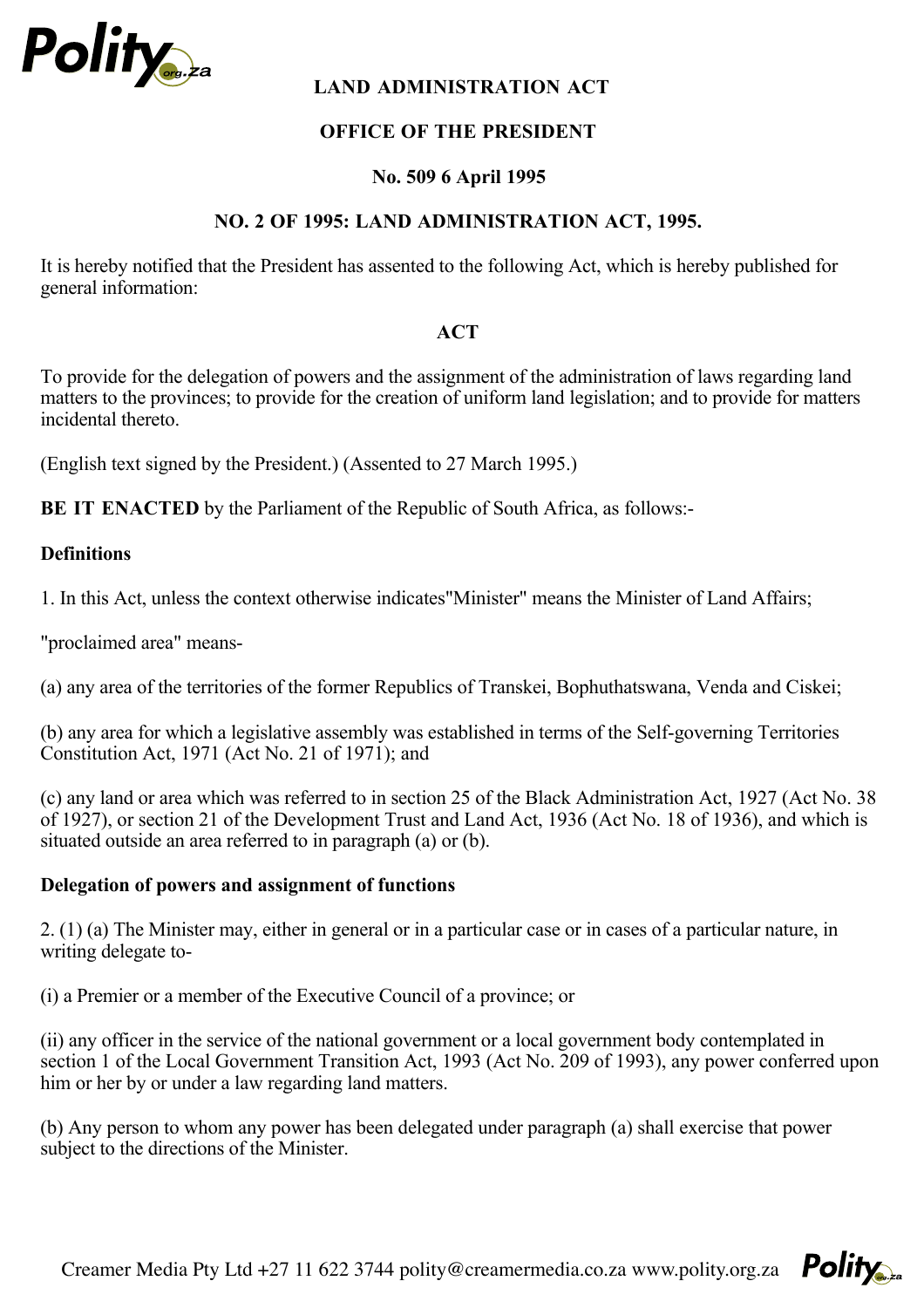(c) The Minister may at any time revoke in writing such delegation, and the delegation of any power shall not prevent the Minister from exercising that power himself or herself.

(d) The Premier or a member of the Executive Council of a province to whom any power has been delegated under paragraph (a)(i) may, subject to any directions contemplated in paragraph (b) and such further conditions and periods of time as he or she may consider necessary, in writing delegate any such power to-

(i) the Director-General of that province;

(ii) any officer in the service of the provincial government concerned.

(2) The President may, by proclamation in the Gazette-

(a) assign the administration of a law regarding land matters to a Premier of a province; or

(b) reassign the administration of a law assigned in terms of paragraph (a) to a Minister referred to in section 88 of the Constitution, either generally or to the extent specified in the proclamation, and subject to such conditions, amendments, adaptations, modifications and periods of time as the President may consider necessary.

(3) When the President assigns the administration of a law in terms of subsection (2), or at any time thereafter, and to the extent that he or she considers it necessary for the efficient carrying out of the assignment, he or she may-

(a) amend or adapt such law in order to regulate its application and interpretation;

(b) where the assignment does not relate to the whole of such law, repeal and re-enact, whether with or without an amendment or adaptationcontemplated in paragraph (a), those of its provisions to which the assignment relates or to the extent that the assignment relates to them; and

(c) regulate any other matter necessary, in his or her opinion, as a result of the assignment, including matters relating to the transfer or secondment of persons (subject to sections 236 and 237 of the Constitution) and relating to the transfer of assets, liabilities, rights and obligations, including funds, to or from the national or a provincial government or any department of state, administration, force or other institution.

(4)(a) The transfer of any asset, liability, right or obligation as contemplated in subsection (3) shall be done subject to the provisions of the relevant applicable Exchequer Act.

(b) The transfer or secondment of persons as contemplated in subsection (3) shall be done after consultation with the Public Service Commission and the relevant provincial service commission, if applicable.

(5) The Premier of a province may, subject to such conditions and periods of time as he or she may consider necessary, in writing authorise-

(a) any member or members of the Executive Council of that province;

(b) any member or members of such Executive Council and the Director- General of that province jointly;

(c) the said Director-General;